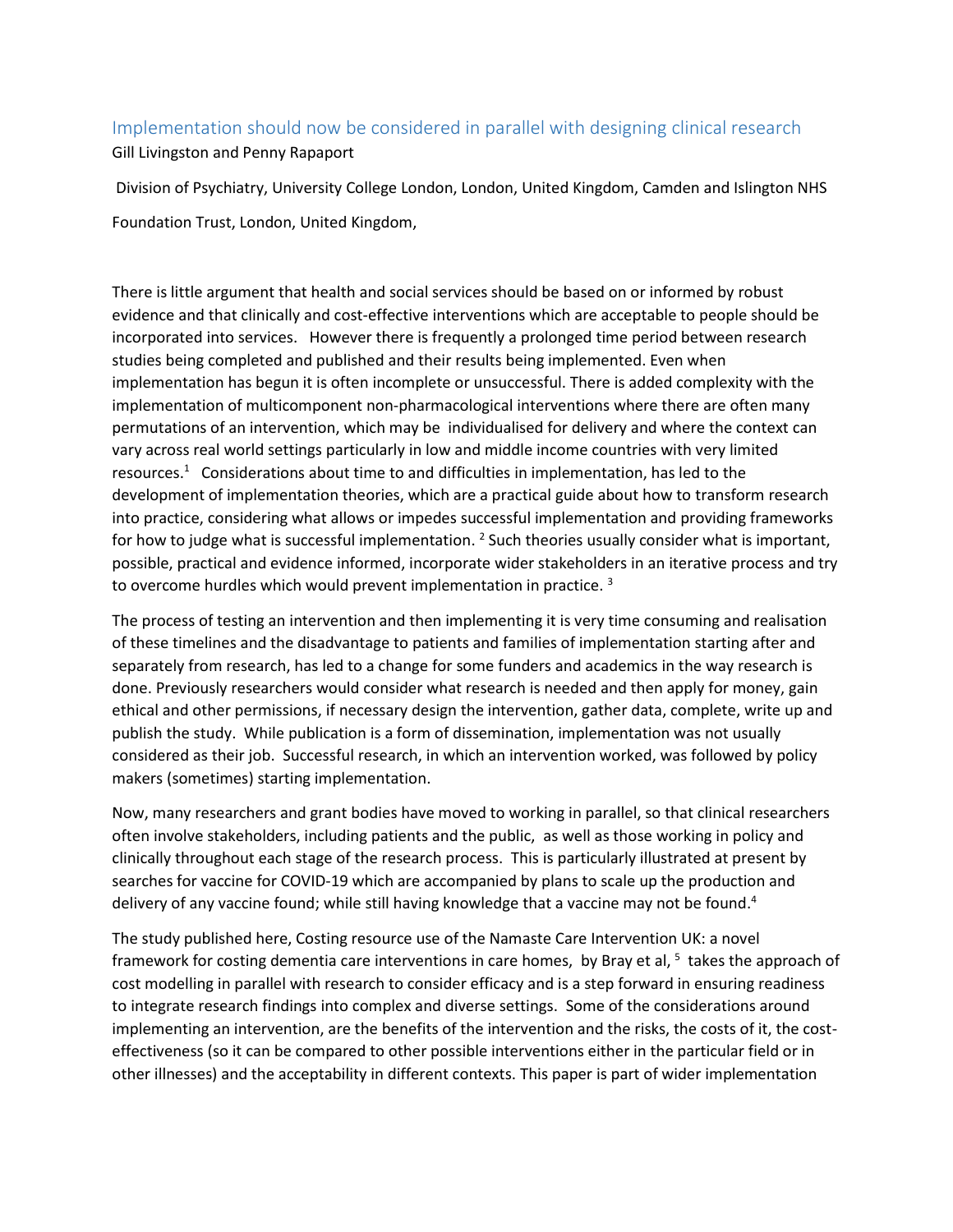study and should be seen as such, where the implementation model runs at the same time as considering efficacy. 5

Namaste, the intervention which is costed in the accompanying article, refers to an intervention delivered by trained care workers for two hours every morning and evening, to people with advanced or end-of –life dementia in care homes.<sup>6</sup> The multi-sensory intervention includes touch, music, nature, aromas and objects, delivered to people living with advanced dementia or people at end of life with dementia and the benefits are in quality of life or enjoyment. While the whole intervention awaits evidence, its various components seems to improve enjoyment.<sup>6</sup> The intervention incorporates these interventions into a coherent manualised package which itself may increase the likelihood of future implementation at scale.<sup>7</sup> An online survey with practitioners concluded that Namaste has the potential to improve quality of life. <sup>8</sup>

People with more severe dementia and complex needs at the end of life in care homes are often only offered medical and nursing care and attendance to their basic needs, such as washing, medication, eating and pain control, with staff unclear how they can look after other palliative needs.<sup>9-11</sup> Instead they are often excluded from group activities in care home as they are too unwell to attend and participate in them. Agitation is common and staff may consider it as purposeful and avoid the person with dementia or as indicating distress and try to help but it is often difficult for them to know what to do. <sup>11</sup> Staff may feel that if residents are admitted to hospital will have better care, although the residents and families would judge that they may do better with familiar staff and surroundings. <sup>12</sup>

Being able to establish the realistic costs of delivering and intervention is important because it allows policy makers or care home owners and managers to budget and implement effectively. Researchers are often asked to give details on what costs will look like beyond that which has been established during a tightly controlled research study, where costings and the resources required may change outside of the research setting. Here the authors lay out the need to consider practice based evidence and to adaptively allow the development of different models of delivery. This is consistent with the 'dynamic sustainability framework' of implementation which argues for the ongoing learning and adaptation of interventions to fit local organizational and cultural contexts<sup>1</sup>. The model presented here for Namaste care lays out clearly a methodology to consider costs which may be applicable in other contexts, in a step towards offering care home decision makers and commissioners a basis for deciding whether and how to implement it.

The authors have been thorough in creating the cost model and considering real life implementation of Namaste for such residents. This method shows that what may initially be assumed to be a very expensive intervention, with four hours of one to one care a day, costs relatively little. Surprisingly, the model does not include costing for training staff and presumably the need to replace them with other staff during the training. This set up cost is important although not part of ongoing costs. They have tried to account for context and complexity and have modelled three levels of provision. The model can be used to calculate the cost per resident per session which is very clear and helpful for decision makers.

The cost model here is UK specific as costing of an intervention has to always begin in a specific geographical area and health and social care system, with explicit methods which allow those who would use it in other care systems to consider how it would apply in a different country. The model is dynamic, easy to use and adjustable. They plan to integrate and test their model with real life data from an implementation study which means that they can adapt the model and present different options for